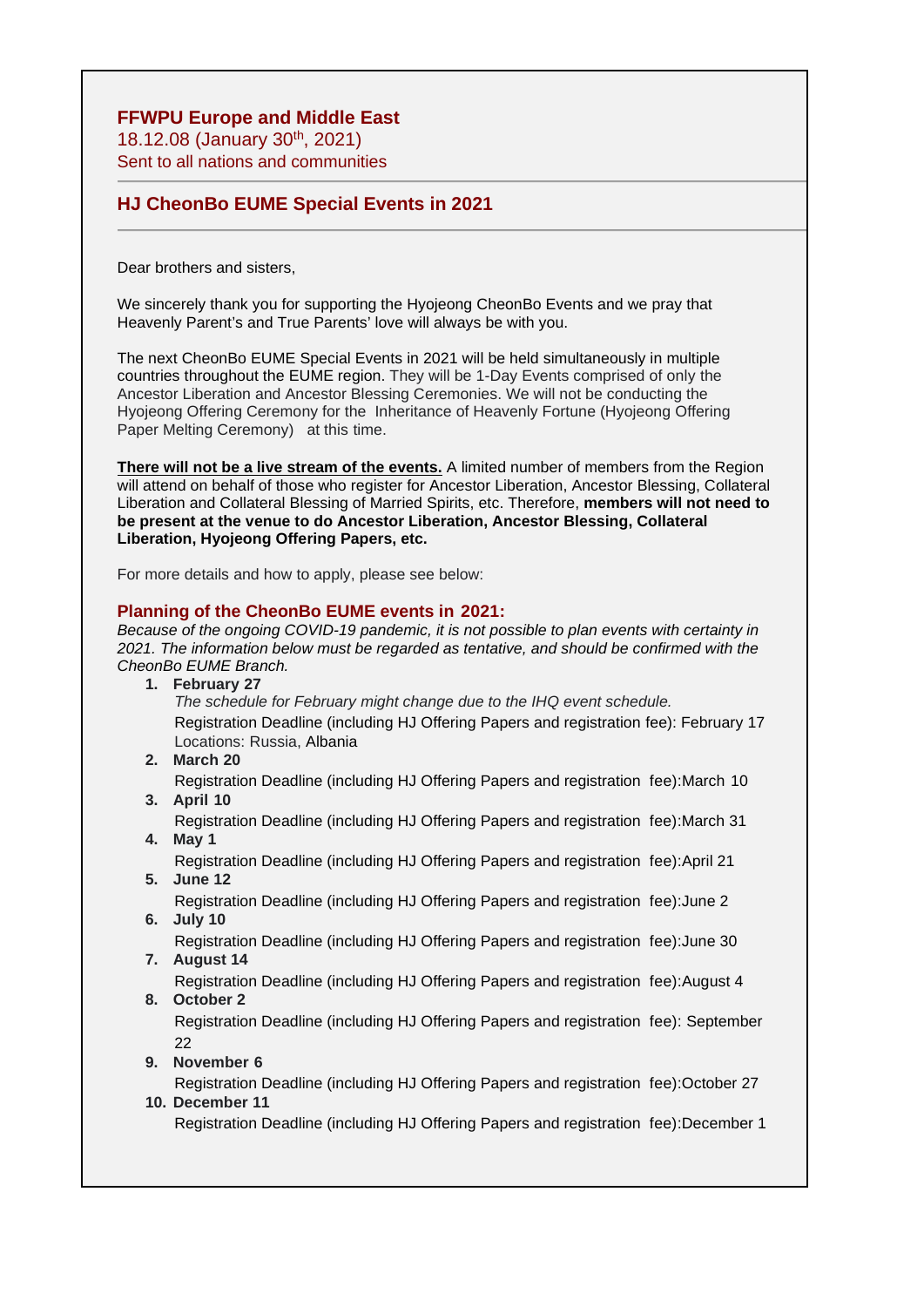If those dates are not suitable for you, please remember that you also have the possibility to apply for your ancestor's Liberation and Blessing through the Main Training Center in Korea. To contact them: cpintl2013@gmail.com

To consult their schedule:

>>> Main Training Center's website - Workshop Schedule <<< (click here)

### **Information on the extension of the Special Grace for applying for the liberation and Blessing of 430 generations of ancestors**

- Regarding the Special Grace period for applying for the liberation and Blessing of 430 generations of ancestors, which was originally scheduled to conclude at the 8th anniversary of True Father's Holy Ascension (September 4, 2020), True Parents have heard blessed families' earnest entreaties for an additional extension of the grace period. In consideration of the tireless work and efforts of members during this difficult time, True Parents have granted a further extension of the grace period until the 9th anniversary of True Father's Holy Ascension in 2021 (August 24).
- As in 2020, all members are encouraged to join a branch ceremony in person if it is safe to do so, and through a representative if that is not possible. Despite the difficulties related to the COVID-19 pandemic, we would like to urge all members to take advantage of the special opportunity that is offered by the CheonBo branch providence, and also to note carefully that we are currently in an "extended grace" period that will last up until the 9th Seonghwa Anniversary on August 24. **Bearing in mind that 100 days needs to pass between the liberation of ancestors and their Blessing, members may wish to consider as much participation as possible no later than the May 1 event to have the opportunity to fulfill Ancestor Blessing until 430 generations before August 24.**
- If during the Special Grace period you have liberated your ancestors until the generations 430, then you will be able to apply for their blessing at any event, even if the official schedule, outside of the special grace period, has not reached this set of generations yet.
- Reminder of the process of ancestor liberation and blessing after 210 generations, outside of this Special Grace period: after 210 generations, there is no need to apply for liberation. The descendant only needs to apply for the blessing. When one set of 7 generations is blessed, the next set is automatically liberated and it is possible to apply for its blessing after a period of 100 days (then the next set of 7 generations will automatically be liberated etc…)

#### **Information on the event:**

• Attendees: Representatives of the EUME Region chosen by the Sub-Regional Presidents according to the situation of the event nations. The representatives will attend on behalf of the members that register for Ancestor Liberation, Ancestor Blessing or Collateral Liberation. Minimum 10 people up to 25 maximum per venue. If the size of the main hall of the venue is big enough to accommodate more than 25 and the local COVID-19 safety guidelines allow you to have more than 25 people in the event hall, the sub-regional president can decide the total number of people for that venue. The venue should be church property. E.g. HQ Building, Community Church Building, Peace Embassy, Training Center, etc.

**If 10 people cannot gather due to COVID-19 safety guidelines, please contact us for further information. In the last year, some nations hosted the event with less than 10 people.**

• If any nation would like to hold a CheonBo event in 2021, please contact the CheonBo Branch through your National Leader.

**The deadline to apply as hosting nation for the February 27 event is: February 3** (before the first meeting with the event coordinators).

• Top priority must be given to local Covid safety laws, including travel restrictions. No meetings can be held above the permitted size for a gathering. Even then, organizers must make sure that those who do gather can strictly observe all social distancing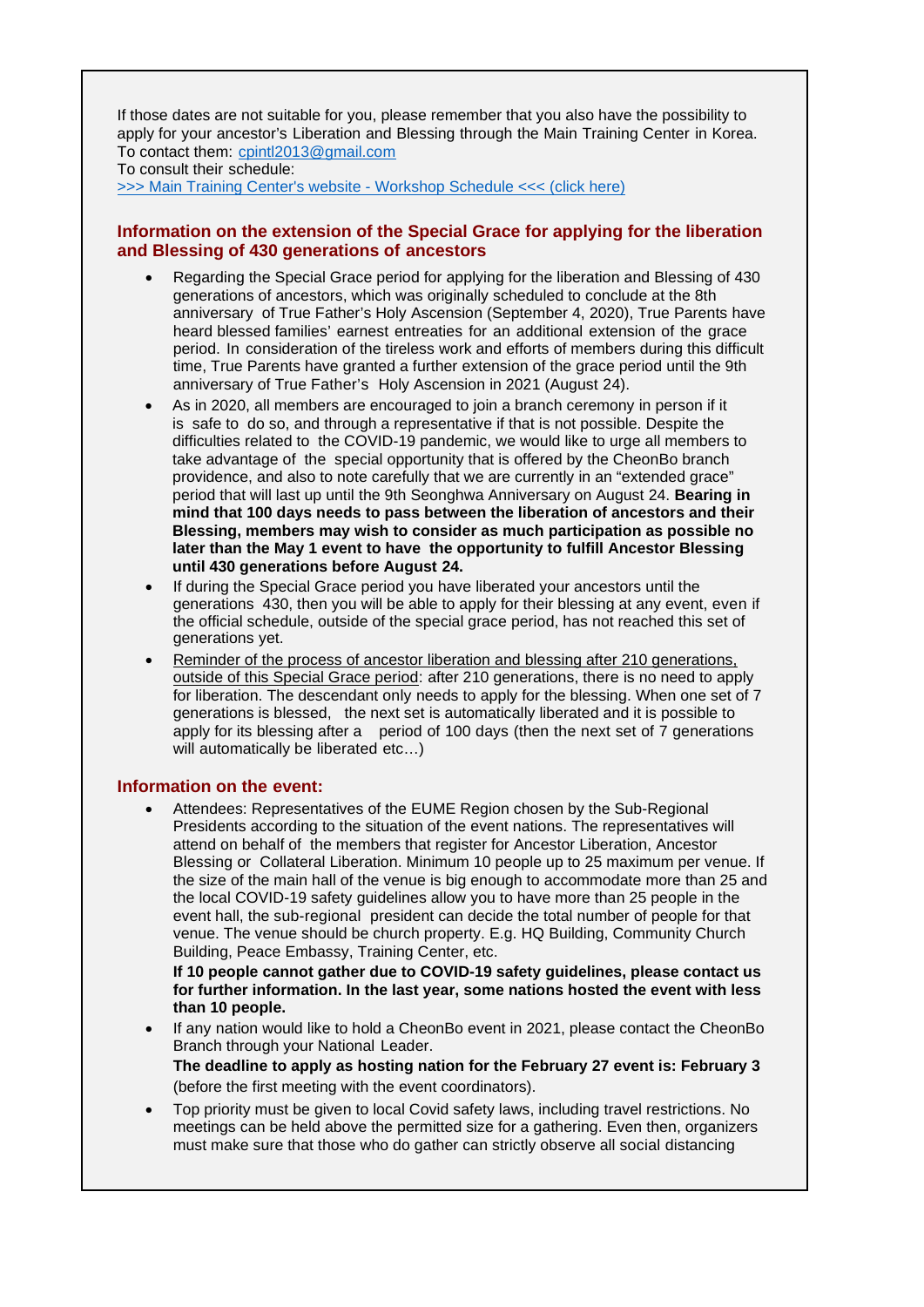measures. This may well mean hosting a smaller number gathering than the largest permissible number. Protective masks must be worn at all times.

- Those that are sick, vulnerable or shielding should not go to the venue.
- Those attending the event at the venue must prepare Blessing robes and a Blessing ring to wear as part of the Ancestor Blessing Ceremony - even if you aren't blessing your own Ancestors. This is because those present will be representing the members that will be applying for Ancestor Blessing.
- Those that apply for Ancestor Liberation, Ancestor Blessing or Collateral Liberation will still need to pay the event registration fee even if they aren't present at the venue. This will be used for the event expenses. The registration fee is to be sent to the EUME HQ Office. **Please send the registration fee before the registration deadline for each event.**

### **The Registration fee depends on the sub-region you are living in:**

North Region: 30 EUR South Region: 30 EUR East Region: 5 EUR West Region: 30 EUR Central Region: 30 EUR Middle-East Region: 27 EUR

#### **The Registration Fee can be sent to:**

Name of Bank: Frankfurter Sparkasse Bank Address: Frankfurter Sparkasse, Alt-Sossenheim 25, 65936 Frankfurt am Main, Germany Holder: FFWPU-Europe Holder's Address: FFWPU-Europe, Nassauerstr. 14, 65795 Hattersheim, Germany IBAN: DE97 5005 0201 0200 6918 80 BIC: HELADEF1822

Please send EUR only (other currencies are not accepted) and **please pay all processing fees for the transfer.**

## **Program Outline (Total length approx. 5hrs)**

- 1. Connection Prayer by Branch President for all event places (Live)
- 2. Opening Ceremony Announcements & Video presentation Words of Encouragement: EUME Region President Welcoming Address: Sub-Regional Director or National Leader or Community Leader Opening Address: Branch President
- 3. Ancestor Liberation ceremony with Chanyang Yeoksa session
- 4. Cheonshim Won Prayer
- 5. Prayer in the local Prayer Room
- 6. Break for Changing Clothes
- 7. Video Presentation
- 8. Ancestor Blessing ceremony Officiator's Address: President Lee Ki Seong
- Group Photo **Closing**
- 9. Greetings by Branch President and EUME Region President (Live)

*\*The entire Program from the Opening ceremony to Closing will be conducted via a prerecorded video.*

### **Graces Available at this Workshop**

1. Ancestor Liberation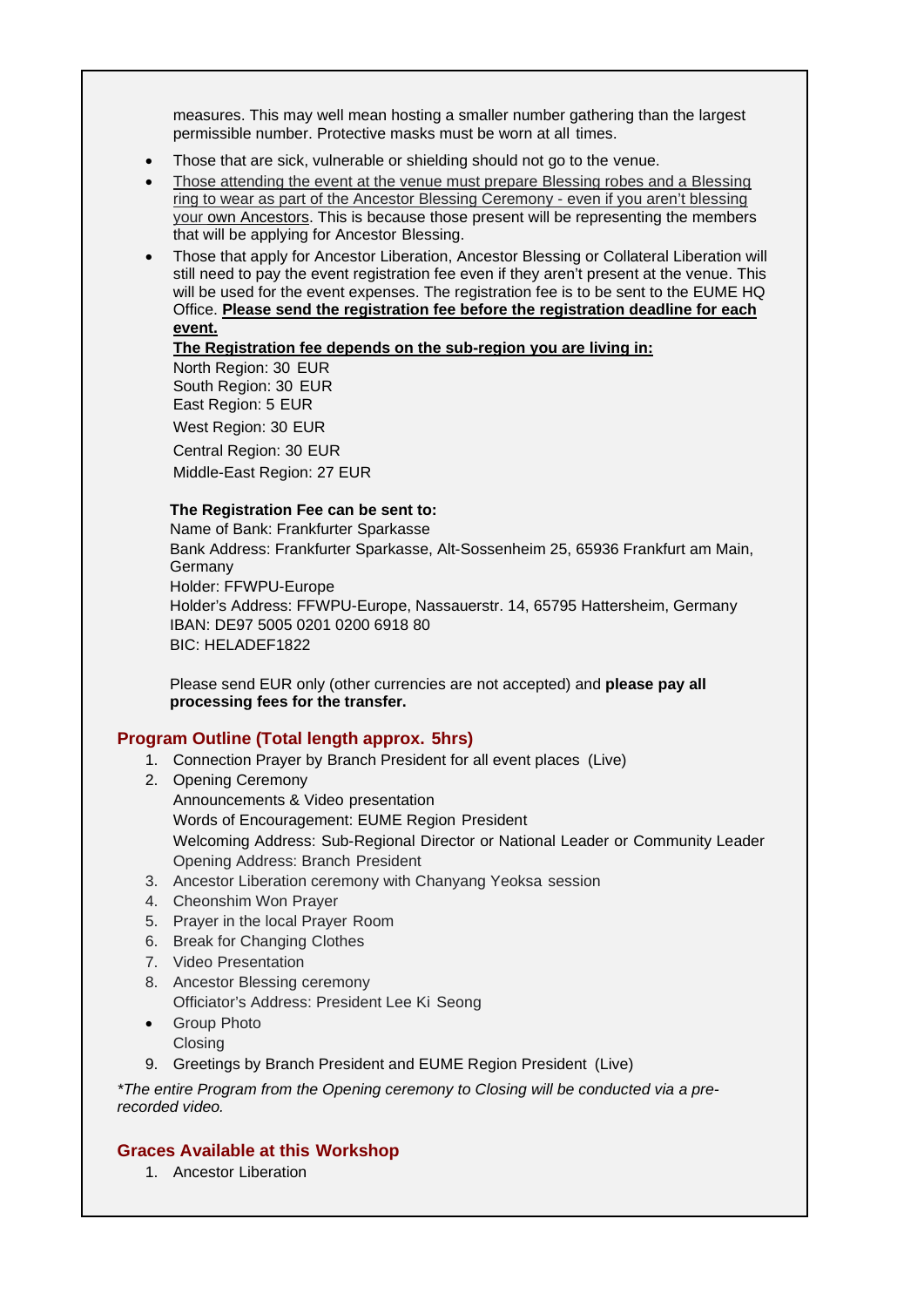- 2. Ancestor Blessing
- 3. Collateral Liberation
- 4. Collateral Blessing of Married Spirits
- 5. Central Evil Spirit Removal
- 6. Self-Liberation Reservation
- 7. Cleansing of the Fetus of un-born children
- 8. Hyojeong Offering Papers
- 9. Removal of Evil Spirits through Chanyang Yeoksa (only for those present at the venue)

## **Grace of the Chanyang Yeoksa session**

The grace of removal of evil spirits bestowed in the Chanyang Yeoksa session will only be given to the participants present at the venues.

# **How to offer Hyojeong Offering Papers**

If you would like to offer a Hyojeong Offering Paper at the event, please send the content of your wish (as short as possible) in English to the CheonBo Branch staff

(cp.europe.branch@gmail.com) or to your local Registration Team (see part H for the list of registration teams). The Registration Teams will pass the content on to CheonBo staff who will write out the wish and offer it in the prayer room on your behalf. Please send your Hyojeong Offering Paper content and donation **before the registration deadline for each event**. For the members present at the venue, we want to give the possibility to offer Hyojeong Offering Papers in person. However this might not be always possible for every events due to unexpected circumstances. The donation must be given in cash at the venue or via bank transfer to the CheonBo Branch Bank account (before the registration deadlines). See Appendix A for donation amounts. To see which donation group your country is in, see Appendix B. If you require help in sending your email in English, please seek help from your local headquarters.

The grace of expunging the record of the past sins of Absolute Good Ancestors is given if a Hyojeong Offering Paper is written with your name and offered and through your participation in the Hyojeong Offering Ceremony for the Inheritance of Heavenly Fortune in person. Because the Hyojeong Offering Ceremony for the Inheritance of Heavenly Fortune will not be held during these events, this grace will not be given. However, we hope you can receive the grace by participating in the ceremony at a later date.

# **Registration Information**

**1. Eligible Countries:** All countries in the Europe and the Middle East Region.

### **2. Conditions for Ancestor Liberation and Blessing:**

1) Liberation

21 day condition (50 bows or breakfast fasting).

You can apply even if you are in the middle of your conditions.

Full payment of liberation donation (donation differs by country) Members with liberation back payments must complete back payments before doing new liberations. Ancestor Liberation and Blessing must be done in order, starting from 1~7 generations.

2) Blessing

The ancestors can only be blessed if they have completed the 100 day workshop in the spirit world. (100 days after the liberation was done and liberation donation was completed)

Full payment of the Blessing donation

### **3. How to register:**

1) Before you apply, you can check your records to see your progress in Ancestor Liberation and Blessing. You can access your records from the link below: >> Ancestor Liberation and Blessing Records << (click here)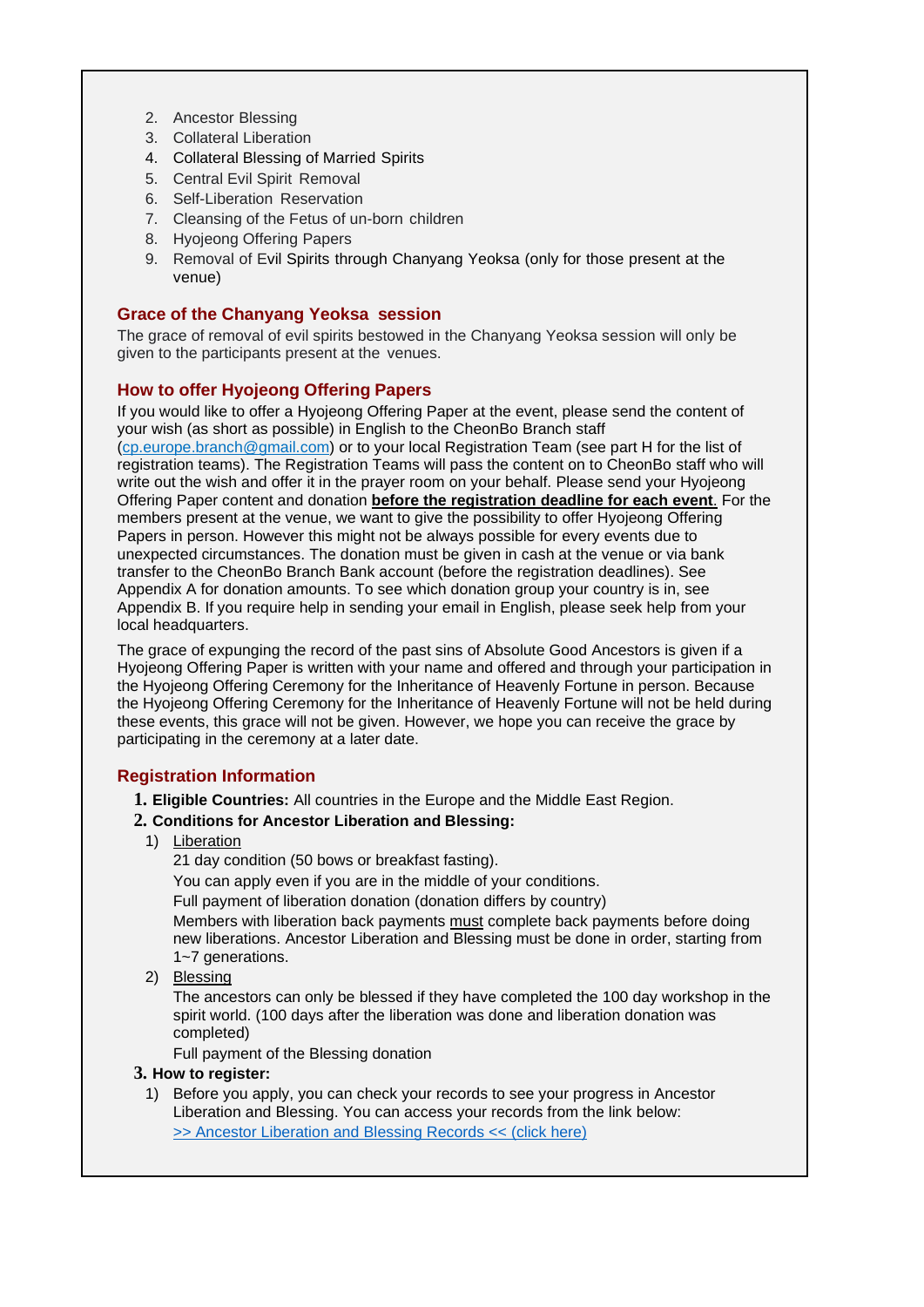If you cannot access your records, you can request them via email from the CheonBo Branch Staff (cp.europe.branch@gmail.com).

Registration forms are available at the link below: >> Registration Forms << (click here)

If you cannot download the forms, please ask your local registration team or CheonBo staff to send them to you via email.

2) After deciding what to apply for, please fill out the form(s) and send it to your local registration team. They will be able to help you fill in the forms and answer any questions you may have. If your nation does not have a registration team, you can apply directly through the CheonBo Branch: (cp.europe.branch@gmail.com).

Please see below a list of registration teams: *Northern Europe sub-region:* Denmark: neergaard.lars@gmail.com Norway: steinar.murud@online.no Sweden: ffwpu.swe@gmail.com United Kingdom: jdesouza60@gmail.com

*Western Europe sub-region:* France: clo-clodecamp@hotmail.fr Netherlands: sachikoito@live.nl

*Southern Europe sub-region:* Andorra: ffpum@andorra.ad Italy: hqsoutheurope@gmail.com Portugal: sergikarla@gmail.com Spain: maryvonnejamois@hotmail.com

*Central Europe sub-region:* Austria: ingrid.lindeis@gmail.com Czech Republic: strkula@volny.cz Germany: margit.sattler@web.de Hungary: krebsztibi@gmail.com Poland: agnieszkarosa24@gmail.com Slovakia: cbslovakia@federaciarodin.sk Slovenia: janinewald82@gmail.com Switzerland: rstantchev1995@yahoo.com

*Eastern Europe sub-region:* Albania: bilbil.zh@gmail.com Azerbaijan: ffwpuaz@gmail.com Bulgaria: edinazsolcsak@yahoo.com Belarus: ucelena@gmail.com Croatia: danuta.kovacev@intermarketing.hr Estonia: avomartinson@gmail.com Georgia: strizhenkov@yandex.ru Lithuania: aram.karagezian@gmail.com Moldova: sroscot26@gmail.com Russia: russia.lib.bless@gmail.com Ukraine: mila.buzu@gmail.com

*Middle-East special sub-region* Israel: lielweilerhill@gmail.com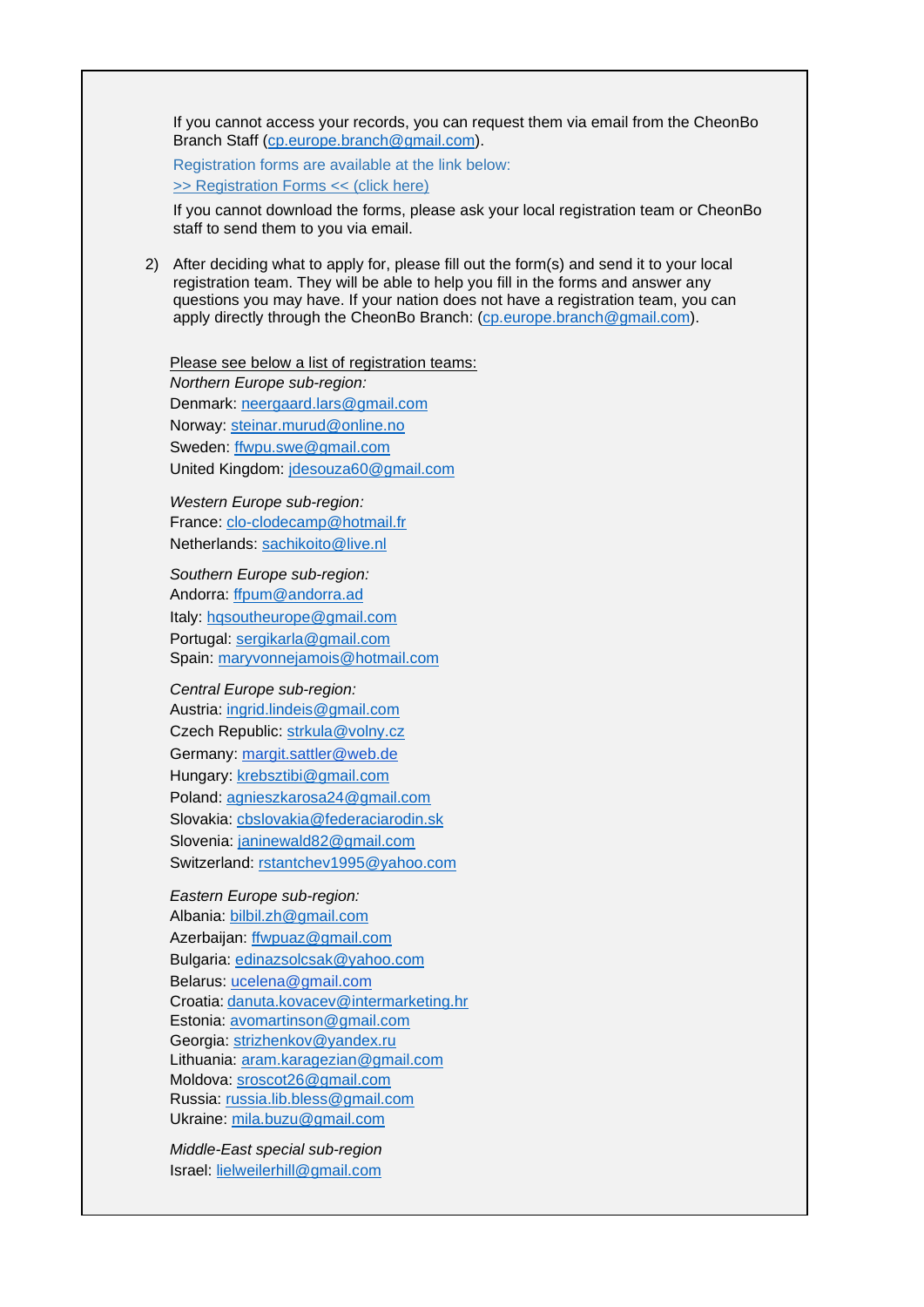Middle-East Region (excl. Israel): binodptv@gmail.com

If your nation is not listed above, you can apply directly through the CheonBo Branch via email: cp.europe.branch@gmail.com

If there is another registration team in your nation that is not listed, please let us know.

**3) After receiving confirmation of correct forms**, please send the donation via bank transfer to the CheonBo EUME Branch Bank Account OR to the designated bank account of your local registration team. See Appendix A for donation amounts. To see which donation group your country is in, see Appendix B. **Please send your forms and donations before the registration deadlines of each event.**

CheonBo EUME Branch Bank details: Name of Bank: Frankfurter Sparkasse Bank Address: Frankfurter Sparkasse, Alt-Sossenheim 25, 65936 Frankfurt am Main, Germany Holder: FFWPU-Europe Holder's Address: FFWPU-Europe, Nassauerstr. 14, 65795 Hattersheim, Germany IBAN: DE97 5005 0201 0200 6918 80 BIC: HELADEF1822

- Please make sure you send the donation with your name in the reference. If it does not have your name on it, we might not be able to find it.
- Please send EUR only (other currencies are not accepted) and **please pay all processing fees for the transfer.** For more details on processing fees, please enquire your bank.

Sincere Regards,

In Pyo Moon - Branch President Heavenly Europe and the Middle East Branch HJ Heaven and Earth CheonBo Training Center

Appendix A – Donation Amounts

#### **EUR Donation Amounts (as of January 2021)\***

|                     | <b>Group 1</b> | <b>Group 2</b> | <b>Group 3</b> | <b>Group 4</b> | <b>Group 5</b> | <b>Korea</b> | <b>Japan</b> |  |  |  |
|---------------------|----------------|----------------|----------------|----------------|----------------|--------------|--------------|--|--|--|
| $1-7$ gens          | € 602.00       | €430.00        | € 215.00       | € 86.00        | €<br>43.00     |              |              |  |  |  |
| $8 +$ gens          | € 61.00        | €43.00         | € 22.00        | € 10.00        | 5.00<br>€      |              |              |  |  |  |
| <b>Collateral</b>   | € 104.00       | € 86.00        | €43.00         | € 18.00        | 10.00<br>€     | €92.00       | €985.00      |  |  |  |
| <b>HJ Offering</b>  |                |                |                |                |                |              |              |  |  |  |
| <b>Paper Gold</b>   | € 86.00        | € 69.00        | € 52.00        | € 35.00        | €<br>18.00     |              |              |  |  |  |
| <b>HJ Offering</b>  |                |                |                |                |                |              |              |  |  |  |
| <b>Paper Silver</b> | €43.00         | € 35.00        |                | €26.00 €18.00  | €<br>10.00     |              |              |  |  |  |
| <b>HJ Offering</b>  |                |                |                |                |                |              |              |  |  |  |
| <b>Paper Bronze</b> | €26.00         | € 18.00        |                | €13.00€10.00   | €<br>5.00      |              |              |  |  |  |

\*These amounts might change during the year due to the evolution of the conversion rate from dollars to euros.

Appendix B – List of Nations in Each Group